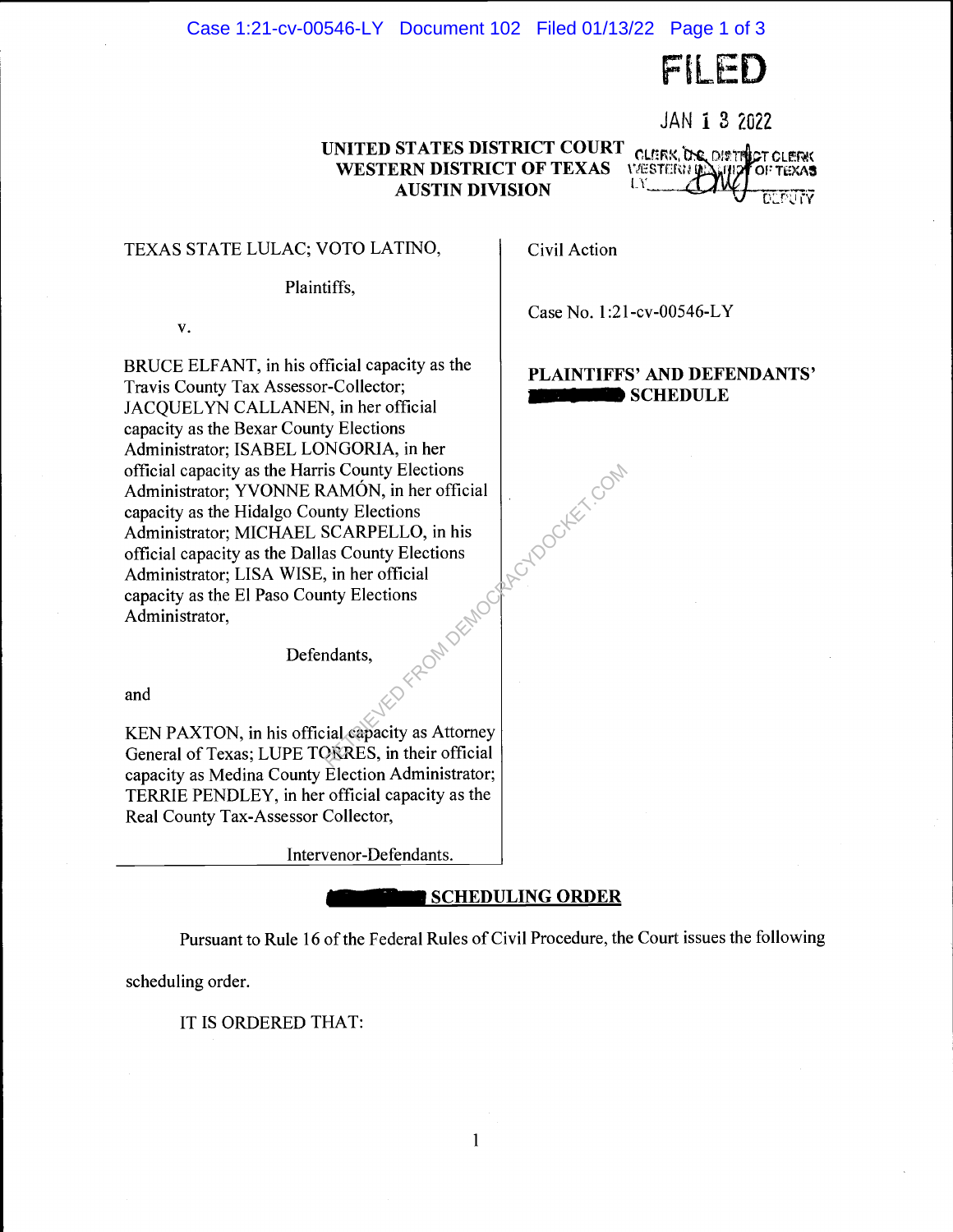#### Case 1:21-cv-00546-LY Document 102 Filed 01/13/22 Page 2 of 3

1. Parties resisting claims for relief shall file their designation of testifying experts and serve on all other parties, but not file, the materials required by Federal Rule of Civil Procedure 26(a)(2)(B) on or before **January 14, 2022.** 

2. Plaintiffs shall file their designations of rebuttal experts and/or serve on all other parties, but not file, any rebuttal reports and the materials required by Federal Rule of Civil Procedure 26(a)(2)(B), to the extent not already served, not later than **21 days** after receipt of the report of the opposing expert.

3. The parties shall complete discovery on or before **April 15, 2022.** Counsel may, by agreement, continue discovery beyond the deadline, but there will be no intervention by the Court except in extraordinary circumstances, and no trial setting will be vacated because of information obtained in post-deadline discovery.

4. All dispositive motions, including any *Daubert* motions and challenges to or motions to exclude expert witnesses, shall be filed and served on all other parties on or before **May 2, 2022** and shall be limited to 35 pages. Responses shall be filed and served on all other parties not later than **14 days** after the service of the motion and shall be limited to 35 pages. Any replies shall be filed and served on all other parties not later than 7 **days** after the service of the response and shall be limited to 10 pages, but the Court need not wait for the reply before ruling on the motion. Figure 1.1 and the deadline, but there will be in<br>umstances, and no trial setting will be vaca-<br>scovery.<br>we motions, including any *Daubert* mot<br>itnesses, shall be filed and served on all oth<br>l to 35 pages. Responses shall

The parties shall not complete the following paragraph 5. It will be completed by the Court at the conference scheduled by the Court.

5. This case is set for final pretrial conference, in chambers, on the \_\_\_\_\_ day of and  $\frac{1}{20}$  trial in the month of  $\frac{20}{100}$ . The final  $, 20$ , at

ial conference shall be attended by at least one of the attorneys who will conduct the trial for